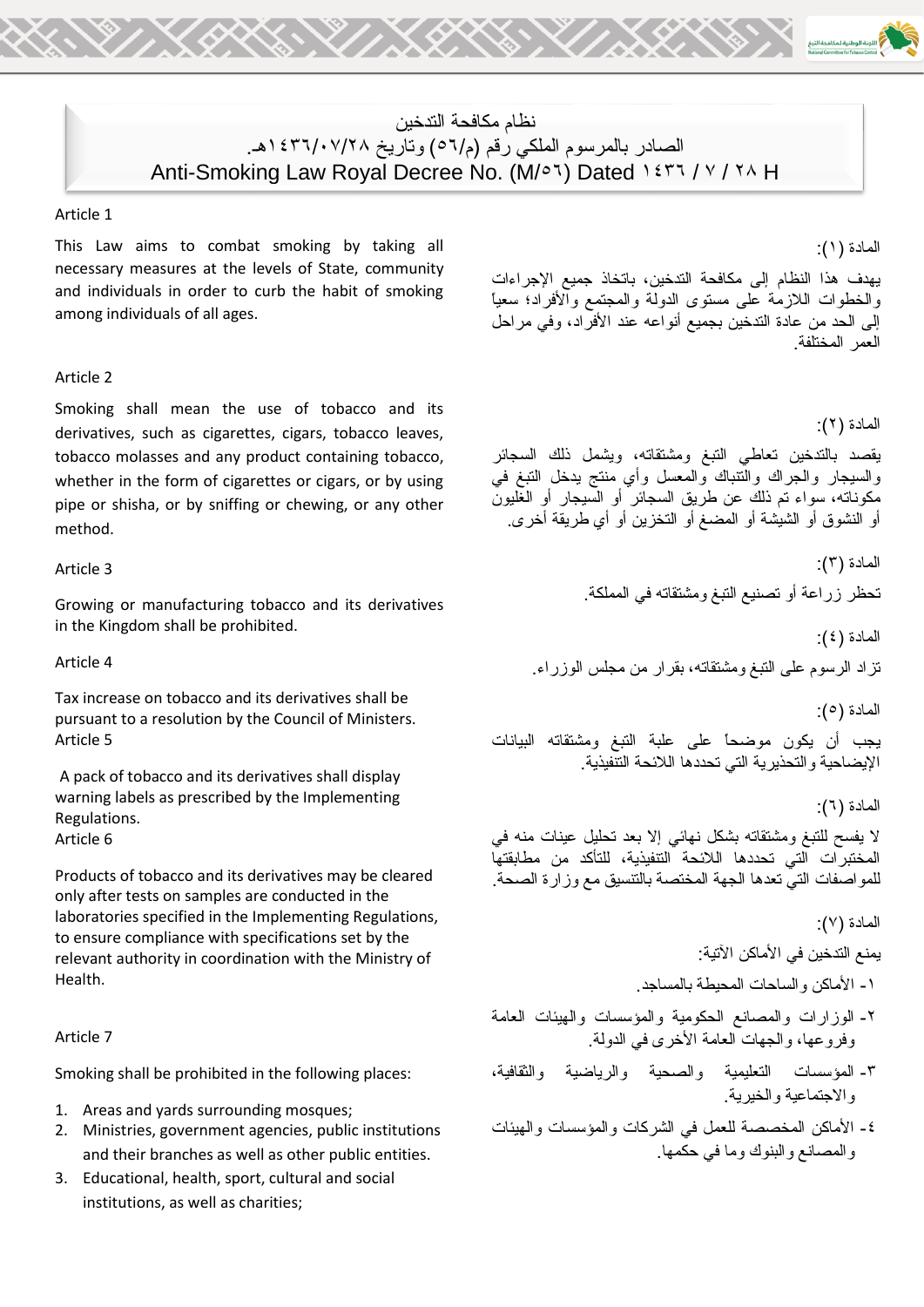- 4. Work areas in companies, institutions, organizations, factories, banks and the like;
- 5. Public means of transportation (land, air or sea), as prescribed in the Implementing Regulations;
- 6. Places for producing, processing and packaging food, foodstuffs and beverages;
- 7. Sites for producing, transporting, distributing and refining petroleum and its derivatives as well as fuel and gas stations;
- 8. Warehouses, elevators and lavatories; and
- 9. Public places not mentioned in the preceding paragraphs. If such places allocate areas for smoking, such areas shall be isolated and restricted and shall not be accessible to persons under the age of eighteen. The Implementing Regulations shall specify the criteria for the implementation of this paragraph.

## Article 8

To limit the sale of tobacco and its derivatives, the following shall be observed:

- 1. That they be sold only in sealed packs containing the number or quantity specified by the Implementing Regulations;
- 2. That they not be sold in vending machines;
- 3. That they not be sold on means of public transportations;
- 4. That they not be sold to persons under the age of eighteen;
- 5. That no patent related thereto may be registered;
- 6. That the not be sold at reduced prices or be given away as free samples or gifts;
- 7. That products advertising tobacco and its derivatives may not be imported, sold or given away; and
- 8. That a sign warning of the health risks of smoking be placed in the sales area.

## Article 9

Children toys or candies in the shape of cigarettes or other smoking tools may not be imported or sold. Article 10

- 1. Tobacco and its derivatives may not be advertised or promoted in any Saudi media or means of advertising.
- 2. Scenes containing use of tobacco and its derivatives, or promotion of the same, shall be deleted from movies, TV series, programs and publications broadcast or distributed in Saudi Arabia.

Article 11

All government agencies in charge of Islamic, educational, media, sport, health and social affairs shall continuously develop effective and innovative awareness programs to combat smoking, and shall encourage the participation of the private sector in such programs.

- -5 وسائل النقل العامة برية أو جوية أو بحرية، وفق ما تحدده الالئحة التنفيذية.
- -6 أماكن تصنيع الطعام والمواد الغذائية والمشروبات وتجهيزها وتعبئتها.
- -7 مواقع إنتاج البترول ومشتقاته ونقله وتوزيعه وتكريره ومحطات توزيع الوقود والغاز وبيعهما.
	- -8 المستودعات والمصاعد ودورات المياه.
- -9 األماكن العامة التي لم ترد في الفقرات السابقة، على أنه في حالة إيجاد مواقع للمدخنين في األماكن التي تصنف ضمن هذه الفقرة، فيجب على الشخص المسؤول عنها مراعاة أن تكون معزولة وفي أضيق الحدود، وال يدخلها من يقل عمره عن ثمانية عشر عاما.ً وتحدد الالئحة التنفيذية معايير تطبيق هذه الفقرة.

المادة (٨):

للحد من بيع التبغ ومشتقاته يراعى ما يأتي:

-1 أال يباع إال داخل عبوة مغلقة تحتوي على العدد أو الكمية التي تحددها الالئحة التنفيذية.

-2 أال يباع بآالت البيع الذاتي.

-3 أال يباع داخل وسائل النقل العامة.

-4 أال يباع لمن تقل أعمارهم عن ثمانية عشر عاما.ً

-5 أال تسجل براءات االختراع المتعلقة به.

- -6 أال يخفض سعره، وأال يقدم على شكل عينات مجانية أو هدايا.
- -7 عدم استيراد أو بيع أو تقديم منتجات تحمل دعايةً للتبغ ومشتقاته.
- -8 وضع ملصق في مكان البيع يحوي تحذيراً صحياً بمضار التدخين.

المادة )9(:

يمنع استيراد وبيع ألعاب األطفال والحلوى المصنعة على هيئة سجائر أو أي أداة من وسائل التدخين.

## المادة (١٠):

- -1 يمنع اإلعالن والترويج للتبغ ومشتقاته بأي وسيلة من وسائل اإلعالن أو اإلعالم السعودية.
- -2 تحذف مشاهد تعاطي التبغ ومشتقاته من األفالم والمسلسالت والبرامج والمطبوعات التي تعرض في السعودية، وكل ما يشجع على التدخين.

المادة (١١):

على كل الجهات الحكومية المسؤولة عن الشؤون اإلسالمية، والتعليم، واإلعالم، والرياضة، والصحة، والشؤون االجتماعية، عمل برامج توعية لمكافحة التدخين بشكل مستمر وبطريقة فعالة ومبتكر ة، وحث القطاع الأهلي للمشاركة في هذه البر امج.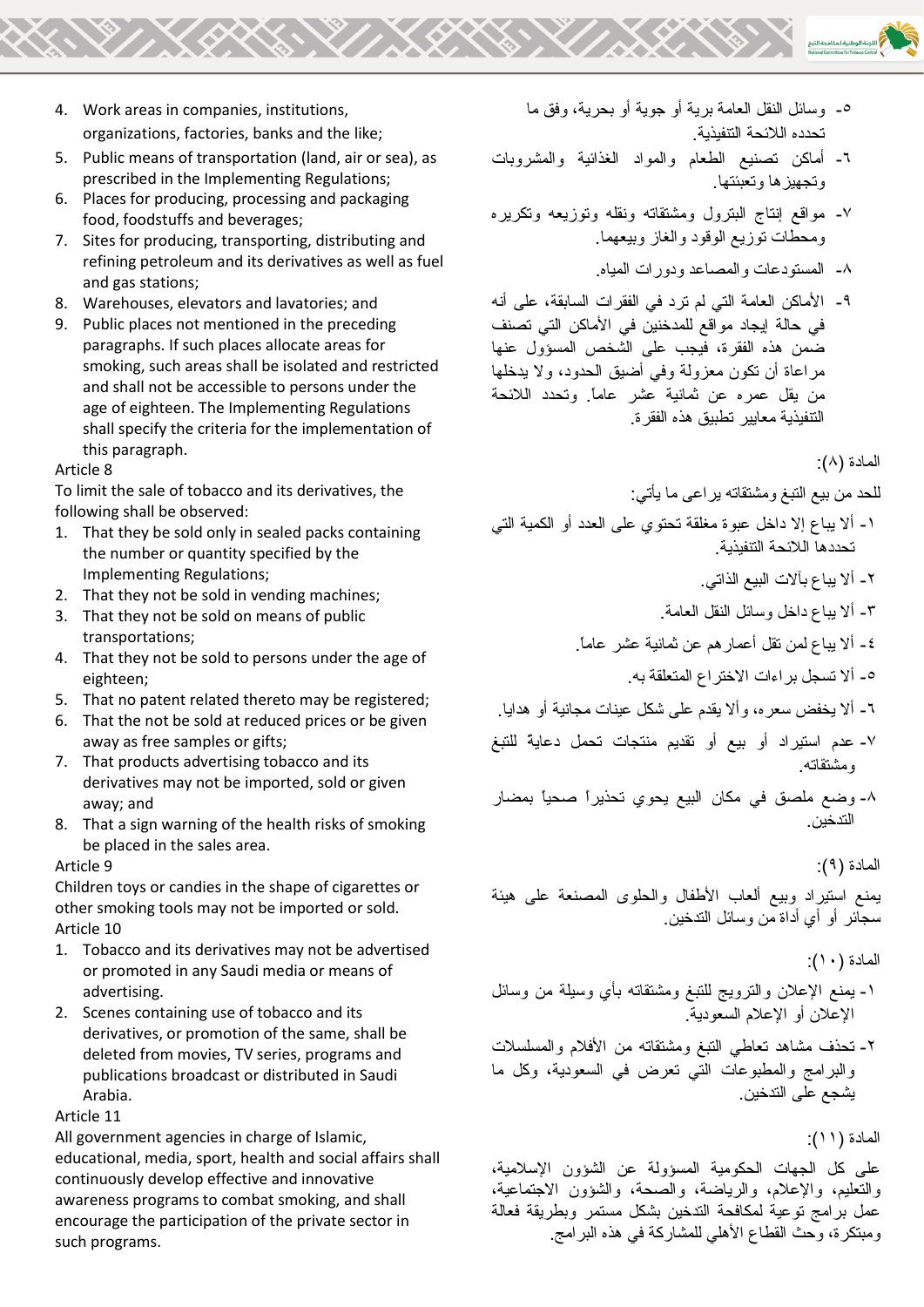## Article 12

Ministries, government agencies, public institutions and their branches as well as other public entities in the Kingdom; educational, health, sport, cultural, social and charity institutions; as well as private sector institutions, establishments and their branches shall be responsible for detecting and recording violations and imposing fines.

## Article 13

A person who violates the provisions of Article 3 of this Law shall be punished by a fine of twenty thousand Riyals (SAR 20,000) along with rectifying the violations at his expense.

## Article 14

A person who violates the provisions of Article 7 of this Law shall be punished by a fine of two hundred (SAR 200).

## Article 15

For violations where no specific penalty is provided for, a person who violates any provision of this Law shall be punished by a fine not exceeding five thousand riyals ( SAR 5,000). Such penalty shall be doubled in case of recidivism.

## Article 16

Person punished under the provisions of this Law may file grievance before the competent authority within the prescribed statutory period.

## Article 17

Penalties provided for in this Law shall not prejudice any harsher penalty set forth in any other law.

#### Article 18

Fines collected under the provisions of this Law shall be used to support awareness efforts; encourage private societies to combat smoking; and raise awareness through the kingdom.

For this purpose, a bank account shall be opened, and disbursement therefrom shall be according to instructions issued by the Minister of Health

## Article 19

The Minister of Health shall issue the Implementing Regulation of this Law in coordination with the relevant authorities within six months following the date of its publication

Article 20

This Law shall come into effect one year following the date of its publication in the official Gazette.

## المادة (١٢):

تتولى الوزارات والمصالح الحكومية والمؤسسات والهيئات العامة وفروعها، والجهات العامة األخرى في الدولة، والمؤسسات التعليمية والصحية والرياضية والثقافية واالجتماعية والخيرية، ومؤسسات ومنشآت القطاع الخاص وفروعها؛ مسؤولية ضبط وتحرير المخالفات وإيقاع الغرامات.

المادة (١٣):

يعاقب كل مخالف لأحكام المادة (الثالثة) من هذا النظام بغرامة مالية مقدارها )20.000( عشرون ألف ريال مع إزالة المخالفة على حسابه.

المادة (١٤):

يعاقب كل من يتعاطى التدخين مخالفاً أحكام المادة (السابعة) من هذا النظام بغرامة مالية مقدارها )200( مئتا ريال.

المادة (١٥):

فيما لم يرد في شأنه نص خاص بالعقوبة، يعاقب كل من يرتكب أي مخالفة لأي حكم من أحكام هذا النظام بغرامة لا تتجاوز (٥٠٠٠) خمسة أالف ريال، وتضاعف العقوبة في حالة العود.

المادة (١٦):

يجوز لمن صدرت ضده عقوبة من العقوبات المنصوص عليها في هذا النظام، التظلم أمام الجهة المختصة، خالل المدة النظامية المقررة.

المادة (١٧):

ال تخل العقوبات المنصوص عليها في هذا النظام بأي عقوبة أشد ينص عليها نظام آخر.

المادة (١٨):

تخصص جميع الغرامات المحصلة بموجب أحكام هذا النظام لدعم جهود التوعية وتشجيع الجمعيات األهلية على مكافحة التدخين ونشرها على مستوى المملكة.

وينشأ لهذا الغرض حساب بنكي يصرف منه بحسب التعليمات التي يصدرها وزير الصحة.

المادة )19(:

يصدر وزير الصحة الالئحة التنفيذية لهذا النظام بالتنسيق مع الجهات المعنية، خالل ستة أشهر من تاريخ نشرة.

المادة (٢٠):

يعمل بهذا النظام بعد سنة من تاريخ نشره في الجريدة الرسمية.